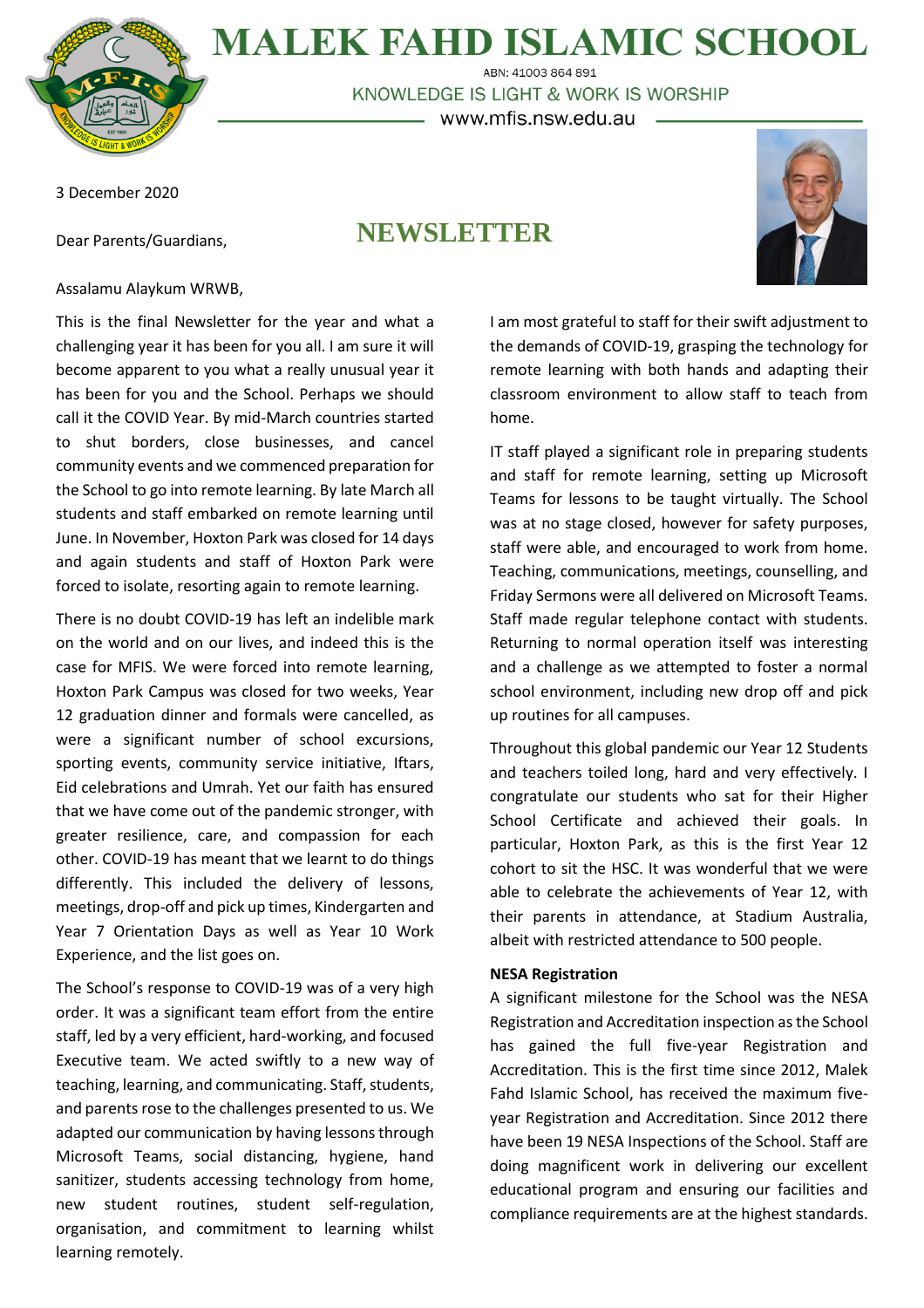### **Curriculum**

In 2021 we will be expanding the curriculum delivery offering Opportunity (OC) classes for Year 5 students at the three campuses; additional streaming in Mathematics, English, Science, Arabic and Islamic Studies - Year 7 to 10. In this way students will be in the level of ability that best suits their academic needs. We will have Acceleration Programs for Mathematics and Science starting in stage 5.

With a focus on moving forward, this year there have been significant changes to enhance the operation of the School. This included the introduction of Deputy Heads of Campus, a separate Head of Department for HISE History and Social Science, Assistant Heads of Mathematics and English and Primary Stage Coordinators, as well as the appointment of a Director Professional Practice and Innovation and Compliance. In 2021, there will be further growth in the leadership of our school with Coordinator of Literacy and an Assistant Head of English who will lead the English Departments of Hoxton Park and Beaumont Hills.

### **Islamic Pedagogy**

In 2020 the School has embarked on working with Professor Abdalla of the Centre of Islamic Thought and Excellence (CITE) at the University of South Australia on the implementation of Islamic Pedagogy program in the School. We have embarked on professional development for all staff; short courses; a Graduate Certificate course; the prospect of a mentoring program; the review of the School's teaching and learning framework; as well as the logistics of engaging the School with this innovation.

## **Wellbeing and Counselling**

Malek Fahd leads the way in counsellor and welfare support. Wellbeing initiatives and weekly homeroom bulletins used by primary and secondary across the three campuses enhance our students' mental, spiritual and physical wellbeing. I am delighted the staff are working hard behind the scenes to assist our students.

## **Community Service**

Due to COVID-19, the planned events for the School and engagement in community services reduced significantly. Despite this a number of fundraising and awareness raising activities still took place and included: Jeans for Genes, NSW Cancer Council, Daffodil Day, Pink Ribbon Day, Food and Blanket Drive for Syria, Lebanon Crisis appeal, NAIDOC Week, Book Character Parades, Harmony Day, Hoxton Park Campus sponsoring four orphans, two Palestinian and two Indonesian children through Human Appeal, as well as establishing and maintaining nine water wells in other parts of the world. Sport had blossomed beyond expectations during 2019 and much was planned for 2020.

#### **Sporting**

Despite COVID-19 many sporting activities and initiatives were still held. They include: Junior and senior boys and girls competing in the ISD Basketball Championships; Year 7 and 8 sportsran throughout the year with students participating in cricket, Australian Rules, basketball, Oz tag and football on Tuesday and Wednesday afternoons. The formation of the Talented Athlete program which trained before school focusing on developing rugby league and Oz Tag skills.

In the final two weeks of Term 4, Years 7 to 11 volleyball competitions for girls and boys were held which allowed students to show off their competitive skill.

#### **Student Leadership**

I have been very impressed with the student leadership. In particular I wish to acknowledge our captains Issac Keany and Saja El-Dadoun, (VC) Ibrahim Chahine and Sarah Kak (Greenacre); Mohamed Omer and Muqaddas Butt (Beaumont Hills); Isaac Al Mohammad and Shaheen Khalil (Hoxton Park) for their leadership and assistance to others. For 2021 we welcome the leadership of Bilal El-Hamawi and Sara Hamze (Greenacre); Lydia Baker and Ayman Omer (Beaumont Hills); Shaheen Khalil and Mohammad Al-Jaboore (Hoxton Park). They have commenced this role extremely well leading each of the end of Year presentation days with exceptional style.

#### **Presentation Days**

Over the past two weeks I have had the pleasure and privilege of attending end of year Presentation Days, 7 in all. During each of the presentations I have taken the opportunity to reflect on the academic year and provide an insight of the many directions, in keeping with the strategic plan, the School is moving for 2021. The Presentation Days have provided me with the opportunity to thank all the staff, teaching, administration and maintenance staff, curriculum, wellbeing and pastoral co-coordinators, Heads of Campus and Mr Dib, Ms El-Ahmad, Ms Khan and Ms Kassem, the Sheikhs at each campus, Executive Sheikh Fawaz, Mr Ahmed, Mr Aktypis, Mr Hamper, Mr Lord, Ms Cato, and Mr Nguyen for their dedication and leadership to ensure the best of education and care is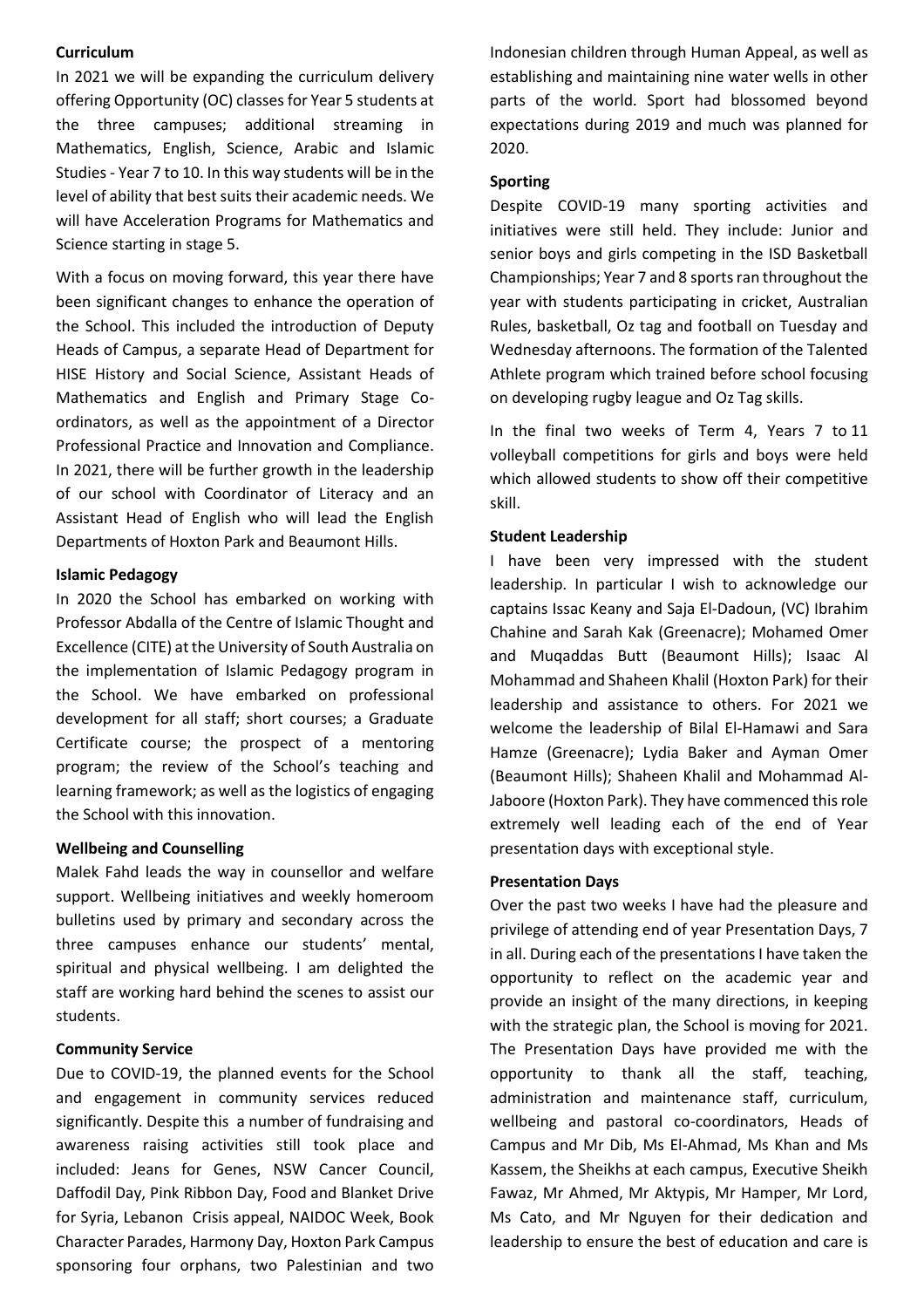provided to our students. Due to COVID-19 restrictions all presentations were streamed to parents.



## **Year 6 Graduations**

A special Graduation has been held for Year 6 students in each of the three campuses. They have been quite spectacular celebrations indeed with students proudly presented, dressed in academic robes as they received their graduation certificates. I thank the Year 6 teachers of each Campus for their preparation of this special day.



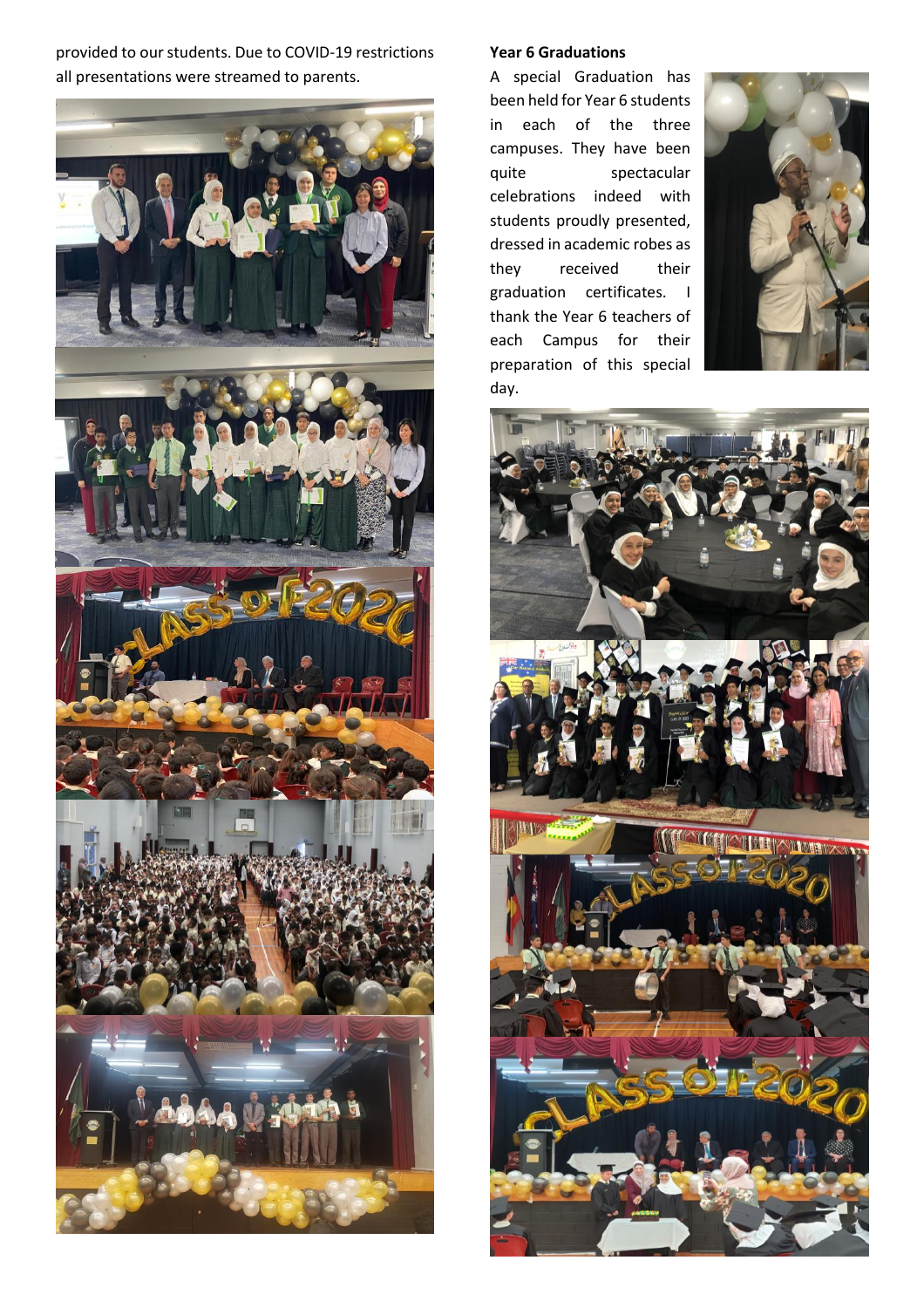#### **Facility Improvements**

During the year we have undertaken significant improvements to the facilities at each of the three campuses. At Hoxton Park: installing a demountable Hall and three demountable classrooms; converted a classroom to office space and staff common room; sound-proofed office space; renovation of existing library for senior student study area; install blinds to all classrooms; fenced the School boundary; installed wall to separate server; refurbished counsellors room; two storerooms purchased and installed; developed new play area for students; upgrade of facilities to eliminate trip hazards; removed the large stockpile of dirt.

At Beaumont Hills: Resurfaced carpark; removed trees; laid turf with self-operating irrigation timer system; and at Greenacre Primary: Administration storeroom converted into office space for the Deputy Head of Campus; two existing Storerooms (level 2) converted into two new office spaces with A/C units installed; refurbished administration space; netting underside of the courtyard shade canopy to control birds.

Greenacre Secondary: three rooms have been constructed for Wellbeing and Counsellor meeting rooms; Head of Campus office divided to accommodate Deputy Head of Campus; opened male Math staffroom and storeroom to create a larger staffroom for male teachers. Curtains and tabs to be installed to main Hall; Boys Secondary: 11 Classrooms refurbished and painted; Girls Secondary Campus B Block Classrooms refurbished and painted; Secondary Administration: four new office spaces and a new meeting room were constructed; removed the trees in boys courtyard.

During the Summer Holidays the school will embark on significant works and improvements.

- Beaumont Hills: the installation of a large hall to accommodate 600 students and two office spaces. The existing hall will be converted into two classrooms, two office spaces and a male and female sick bay. An external staircase will be installed adjacent to the new building. Mungerie Road will be widened to accommodate the increased number of students at the campus;
- Hoxton Park: the commencement of the building of a second bus bay on Monday  $7<sup>th</sup>$ December, the refurbishment of the administration block to a male and female sick bay, and the demountable hall will be

refurbished to accommodate an additional classroom. The removal of the very large mound of dirt will enable for the creation of new play areas

• Greenacre Primary classrooms to be painted and outside areas also painted.

## **School Reports**

School reports, Kindergarten to Year 10 are being finalised and will be posted to families either at the end of this week or during the first week of the school holidays. Thank you to all staff for preparing your child's reports.

#### **99 Names of Allah**

Many of our Kindergarten students have successfully memorised the 99 names of Allah. During the final weeks at Greenacre Kindergarten these students were presented with a special trophy acknowledging this significant achievement. Congratulations to you all.

### **Textbook Lists**

Parents have been advised of the textbook list requirements for 2021. A list may also be found on the School website.

## **Year 7 Orientation**

To help with the transition from Primary into Secondary schooling, an orientation program for Year 7 students will be held at each campus at the beginning of 2021. The program will encompass School Structure, Subject Familiarisation, Study skills, School Discipline Policy, Anti bullying, Resilience, Team Building and more. These will be held on the following days:

Beaumont Hills Campus: Thursday, 28<sup>th</sup> January 2021

Hoxton Park Campus: Thursday, 28<sup>th</sup> January 2021

Greenacre Campus: Thursday 28<sup>th</sup> January and Friday, 29<sup>th</sup> of January. Normal lessons resume on Monday.

### **Kindergarten Orientation (Students Only)**

The Kindergarten orientations provides our future kindy students a glimpse of formal school life. These are an important part of Kindergarten because it allows staff to gauge the learning capacity of the children. Teachers will also use their knowledge and skills to cater for the needs of students be it academic or social. Seeing the new students walk into the classroom and immediately engage with the planned activities impressed everyone. It is very important for parents to understand that teachers cannot be chosen for students, rather staff will use their observations and knowledge of the children to provide the best possible outcome for the students. It is unfortunate but due to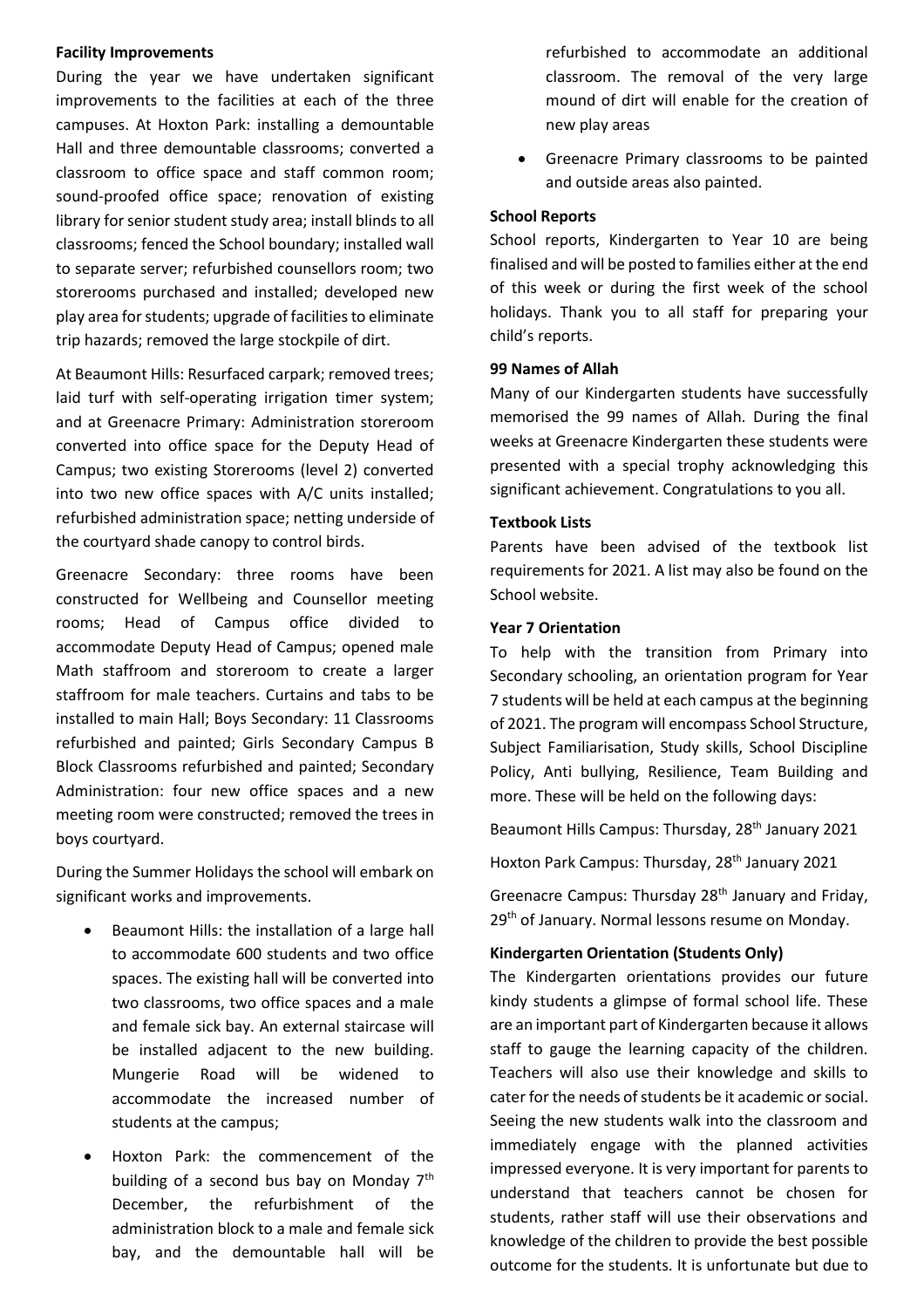COVID-19, parents will not be allowed on campus. Students will be dropped off at the respective School Hall to gather a Beaumont Hills and Hoxton Park campuses are holding the Kindergarten Orientations on the following days:

Beaumont Hills Campus: Friday, 29<sup>th</sup> January from 8.45am to 3.00pm

Hoxton Park Campus: Friday, 29<sup>th</sup> January from 10.00am to 2.00pm

Greenacre Campus: Thursday 28<sup>th</sup> and Friday 29<sup>th</sup> January from 9.30am to 12.30pm. Parents will be advised individually of their particular day closer to the date.

## **Administration Office Hours of Operation**

During the school holidays, the operational hours of the Administration Office for all campuses will be from 9am to 2pm. Each campus will be open on the following days:

Beaumont Hills Campus - next week, Monday  $7<sup>th</sup>$  to Wednesday, 9<sup>th</sup> December. Staff will return to campus from 18<sup>th</sup> of January 2021

Hoxton Park Campus – next week, Monday  $7<sup>th</sup>$  to Tuesday, 8<sup>th</sup> December. Staff will return on campus from 18<sup>th</sup> of January 2021

Greenacre Primary and Secondary – open till  $18<sup>th</sup>$  of December. Reopen on the 4<sup>th</sup> of January 2021

Please note all offices will shut for the end of year break from Monday,  $21^{st}$  December to Friday,  $1^{st}$ January.

Parents of Hoxton Park and Beaumont Hills campuses are able to contact the Greenacre Office regarding any administration queries outside the shutdown period of 2 weeks between the hours of 9am to 2pm.

### **Re-Enrolment Forms**

All parents are reminded to submit their child/ren's Re-Enrolment forms to the Administration Office as soon as possible to secure their enrolment for 2020.

## **School Fees**

The School year is quickly coming to an end. All parents are reminded that the final Term's School fees is now due. Please finalise any overdue accounts immediately. The Board has made the decision not to increase school fees for 2021 school tuition.

## **2021 School Term Dates**

Please be advised following are the dates of schooling for 2021. These dates have been published on the school website.

Term 1 - Thu,  $28<sup>th</sup>$  January to Thu,  $1<sup>st</sup>$  April 2021

Term 2 - Tue,  $20<sup>th</sup>$  April to Fri,  $25<sup>th</sup>$  June 2021

Term 3 - Tue, 13<sup>th</sup> July to Fri, 17<sup>th</sup> September 2021

Term  $4 -$  Wed,  $6<sup>th</sup>$  October to Fri,  $10<sup>th</sup>$  December 2021

## **School Uniform Shop**

New Kindergarten and existing Year 6 parents are required to schedule appointments before the shop closes (DECEMBER 11<sup>th</sup>) for their child's school uniform through the Midford online appointment link:

[https://Midford.as.me/MalekFahdIslamicSchool](https://midford.as.me/MalekFahdIslamicSchool)

In order to deliver a personalised service and adhere to the current COVID-19 procedures, all visitors to the Uniform Shop including new and existing uniform fittings are **strictly by appointment only.** Students are to be accompanied at a fitting by no more than one parent. This is essential for the safety of both staff and customers.

## **Online Store**

Parents are welcome to purchase through our online store via [www.Midford.com.au](https://aus01.safelinks.protection.outlook.com/?url=http%3A%2F%2Fwww.midford.com.au%2F&data=04%7C01%7CPAPrincipal%40mfis.nsw.edu.au%7C64512224ad854a9b95bf08d87960e8a3%7Ce16a2b49cc2e41aeb8d255af86c551f0%7C0%7C0%7C637392804555635466%7CUnknown%7CTWFpbGZsb3d8eyJWIjoiMC4wLjAwMDAiLCJQIjoiV2luMzIiLCJBTiI6Ik1haWwiLCJXVCI6Mn0%3D%7C1000&sdata=k0iyxCzbsv%2B%2F1YripWlTLgn66ZsANvDyEShEuU12Jj4%3D&reserved=0)

- Select Malek Fahd Islamic School Uniform Shop from the online School Shops tab
- Registering a new account **the unique school pass phrase: Malek1989** will be required.
- Add your personal information, create a username and password

Should you require further information or details, please feel free to contact 0498 518 916.

Education is about lifelong learning. At Malek Fahd Islamic School it is about inspiring you to develop a passion for learning. It is about working hard, being a dedicated student, getting the best possible grades, engaging in sport and a variety of extra- curricular activities. Thank you to all students for your hard work this year. Your positive response and engagement is the best way to say thank you to our Staff who work hard for you.

There have been significant achievements for Malek Fahd this year. We cannot thank enough the continued hard work of the School Board for their excellent governance, wisdom and patience to steer the School. It takes a terrific team to run a dynamic and leading school. I thank the Executive, curriculum, welfare,